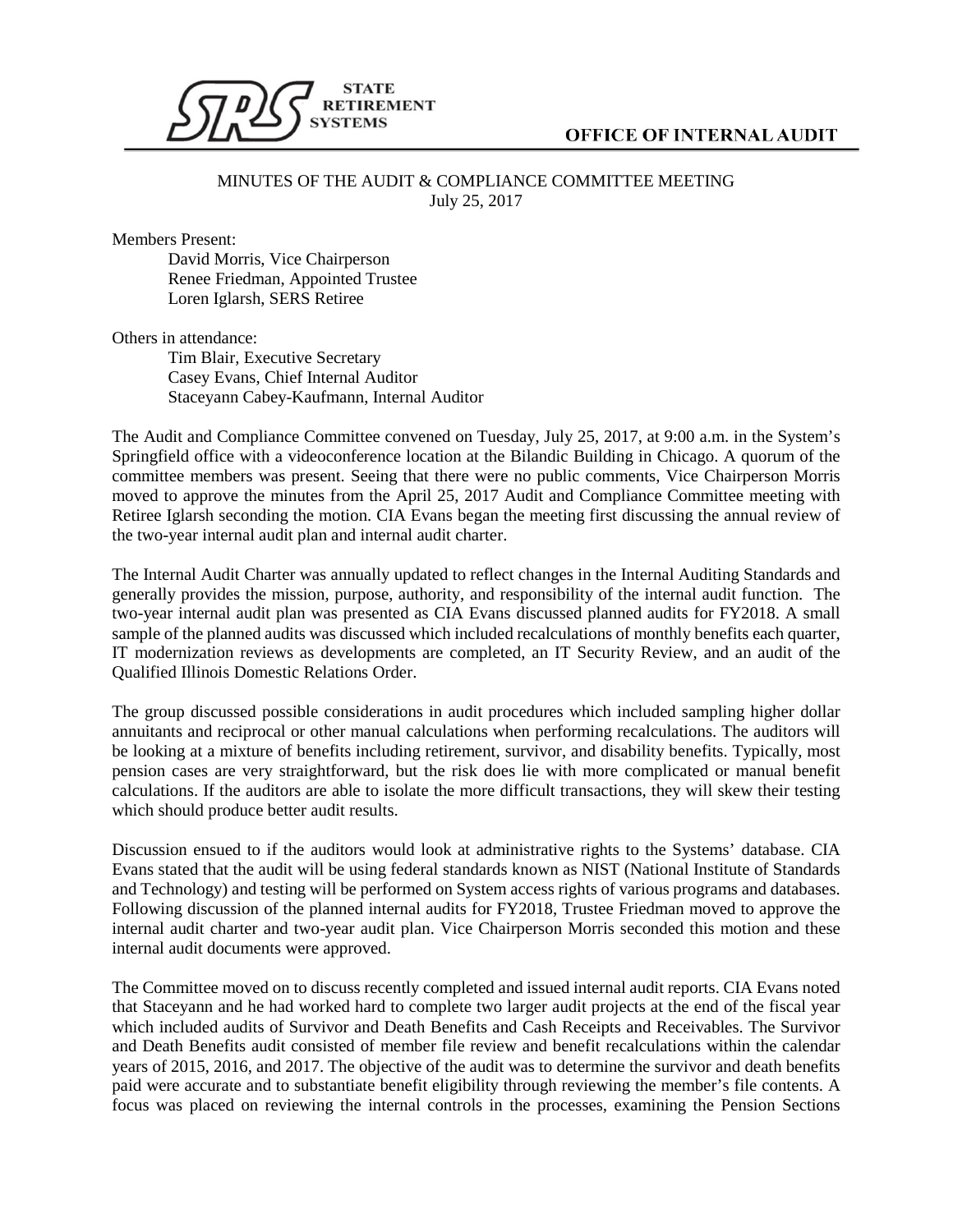

## **OFFICE OF INTERNAL AUDIT**

business continuity efforts, and considering the adequacy of member education related to survivor and death benefits.

During this audit, 60 survivor annuities were sampled and tested for accuracy and file completeness. This involved the internal auditors first recalculating the member's retirement annuity before calculating the survivor's annuity payable. CIA Evans explained that since the survivor's benefit is based on the member's retirement benefit at death, it was necessary to recalculate the original gross monthly retirement benefit and then project forward any benefit adjustments or benefit increases. This resulted in more work for the auditors but allowed them to review the accuracy of both retirement and survivor benefits.

During this testing, the auditors' calculations were typically within \$0.01 to \$0.05 due to rounding of decimal places in the calculations and no significant issues were noted. In the review of member file contents, CIA Evans explained that Staceyann and he routinely saw evidence that the necessary eligibility documents such as applications, birth certificates, death certificates, marriage certificates and various other support was properly retained.

In the auditor's discussion with staff regarding computerized system controls in processing survivor and death benefits, it was learned that legacy system weaknesses exist that could allow for bypassing of manual controls or could potentially cause calculation errors in certain isolated instances. After review of the system controls, one finding was drafted that pointed to the system limitations noted. Management had accepted this finding and stated that fixes will be put into place during the modernizing of the benefit systems.

The Committee discussed the recently completed cash receipts and receivable audit of FY2017. CIA Evans stated that during May and June, internal audit reviewed cash receipts and receivables to determine the recording, reporting, and deposit of all cash receipts was timely and accurate. In addition, the auditors reviewed internal controls and segregation of duties in the process of maintaining cash receipts and receivables. Finally, the auditors also placed an emphasis on determining account receivables are timely collected with evidence of ongoing collection efforts.

CIA Evans briefly highlighted the various types of cash receipts received by the System and noted the largest cash receipts received is for the State's required contribution to the pension funds and for deposits related to any sales of investments. He explained that essentially these are fund transfers from the Office of the Comptroller and therefore some of the risks are reduced because there is not a physical exchange of cash or negotiable document. Thirty cash deposits totaling over \$256 million were tested and the auditors determined the deposits were properly supported, approvals were present, and the deposit was accurate and timely deposited. Further, no internal control issues were noted in a review of the administration of cash receipts or deposits.

Internal audit placed a focus on the largest receivable category, claims arrearages. Thirty claims arrearages were reviewed totaling over \$848,000. In review of claims arrearages, one finding was drafted that noted weaknesses in the accounts receivable process. This included accounts that were significantly delinquent in repayment and in some cases, no avenue for collection existed to recoup these funds. The auditors also determined that these accounts should be considered for write-offs. Further, the auditors noted that in a portion of the accounts sampled, there was no recent evidence of collection of these bad debts. CIA Evans explained that in discussing these issues with staff, it was learned that the systems and processes used in managing receivables are very manual, not streamlined, and there is no level of automation present. Recommendations were provided in the audit report for future enhancements needed during the computerized systems modernization and management agreed with the audit finding and recommendations provided.